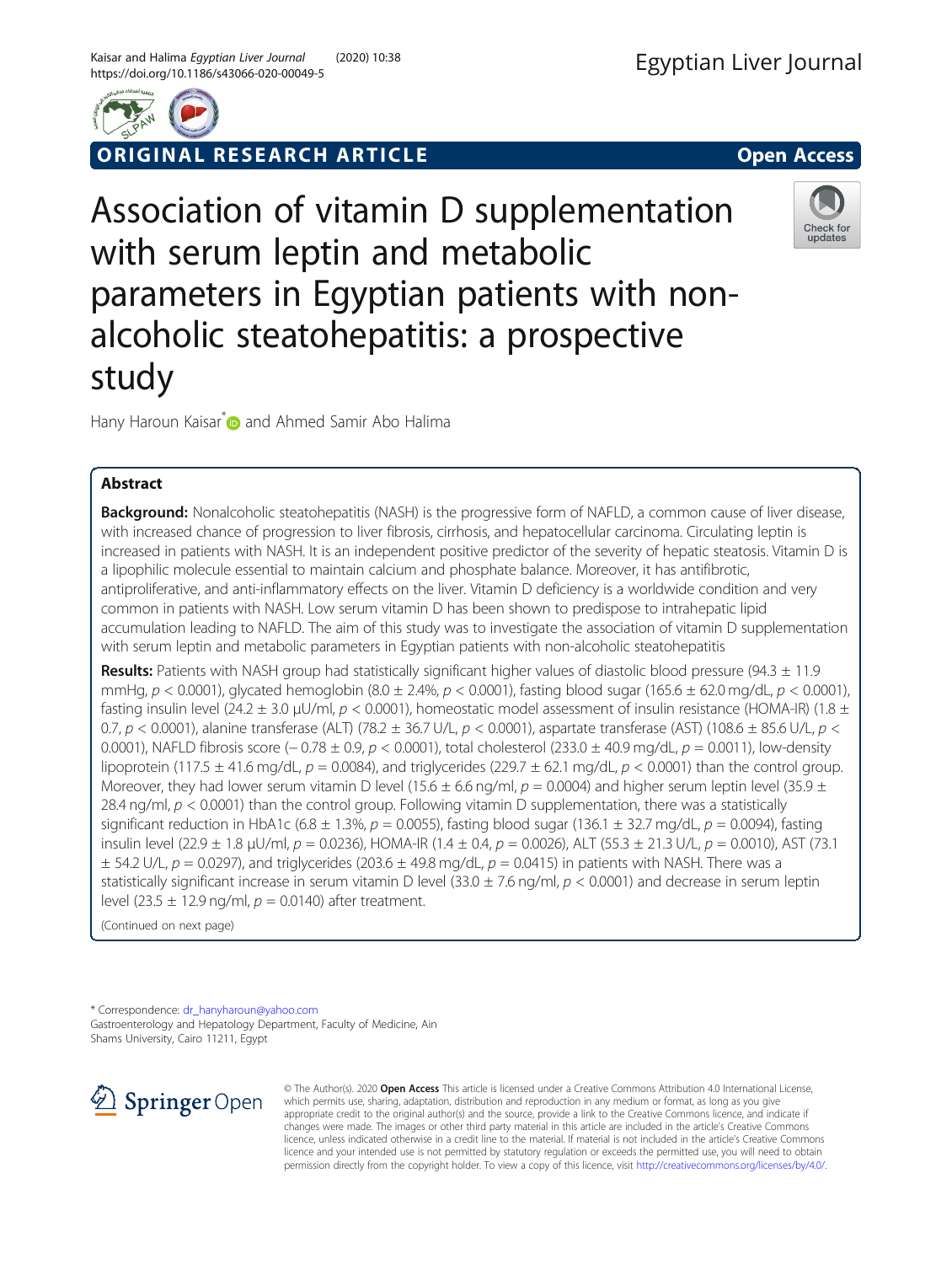## (Continued from previous page)

**Conclusions:** Vitamin D supplementation in patients with NASH in a dose of 4000 IU/day for 12 weeks improves severity of hepatic inflammation, decreases insulin resistance, improves glycemic control, corrects dyslipidemia, and protects against lipotoxicity by inhibition of serum leptin.

**Keywords:** Vitamin D, Nonalcoholic fatty liver disease, Nonalcoholic steatohepatitis, Leptin

## Background

Nonalcoholic fatty liver disease (NAFLD) is considered as the most common cause of liver disease [[1\]](#page-6-0). It is a condition histologically characterized by macrovesicular hepatic steatosis in individuals who do not consume alcohol in amounts generally considered to be harmful to the liver  $[2]$  $[2]$ . It is a broad term consisting of patients with simple steatosis or nonalcoholic fatty liver (NAFL) at one end of the spectrum, nonalcoholic steatohepatitis (NASH), NASH-related cirrhosis, and hepatocellular carcinoma (HCC) at the other end [[3\]](#page-6-0).

NAFLD is reported to be associated with other systemic diseases, such as cardiovascular diseases, insulin resistance (IR), obesity, dyslipidemia, and metabolic syndrome (MS) [\[4](#page-6-0)]. The prevalence of NAFLD is increasing and has been estimated to be between 10 and 30% worldwide [\[5](#page-6-0)].

Nonalcoholic steatohepatitis (NASH) is the progressive form of NAFLD characterized by lobular inflammation, hepatocyte degeneration, and ballooning, under the condition of macrovesicular hepatic steatosis. The danger of this specific form of NAFLD is expressed by its increased chance of progressing to liver fibrosis, cirrhosis, and hepatocellular carcinoma [[6\]](#page-6-0).

Leptin is a 167-amino acid protein produced by adipocytes in the hypothalamus [\[7\]](#page-6-0). Leptin is proportionally released to the amount of fat stored in the white adipose tissue and acts in hypothalamic suppression of food intake and increase in energy expenditure [\[8](#page-6-0)]. Circulating leptin is increased in both men and women with NASH. Serum leptin is an independent positive predictor of the severity of hepatic steatosis [\[9\]](#page-6-0).

Vitamin D is a lipophilic molecule essential to maintain calcium and phosphate balance and osteometabolic system regulation  $[10]$  $[10]$ . Vitamin D also has antifibrotic, antiproliferative, and anti-inflammatory effects on the liver [[11](#page-6-0)].

Vitamin D deficiency is also a worldwide condition and is present in approximately 30–60% of the general adult population [[12\]](#page-6-0). Vitamin D-deficient individuals are more likely to develop alterations in glucose metabolism, such as impaired glucose tolerance, metabolic syndrome (MS), and type 2 diabetes mellitus (DM) [\[13](#page-6-0)]. Vitamin D levels have been reported to be inversely related with fasting glucose concentrations [\[14\]](#page-6-0), adiposity [[15\]](#page-6-0), and blood pressure  $[16]$ . Low serum vitamin D has been shown to predispose to intrahepatic lipid accumulation leading to NAFLD as vitamin D is capable of reducing free fatty acid (FFA)-induced insulin resistance (IR) both in peripheral tissues and in hepatocytes [[17\]](#page-6-0).

Because NAFLD and vitamin D deficiency have similar risks for cardiovascular disease, insulin resistance, and metabolic syndrome in epidemiologic studies, there have been many reports debating a potential association between NAFLD and vitamin D deficiency [[18](#page-6-0)].

Vitamin D substitution thus may represent a simple, cheap, and almost side effect-free approach to reduce the burden of end-stage liver failure and liver cancer in NASH as medical interventions with proven long-term efficacy are still lacking [[19](#page-6-0)]. Vitamin D may influence hepatocytes and non-parenchymal hepatic cells (hepatic stellate cells, Kupffer cells) in NASH via metabolic, antiinflammatory, and anti-fibrotic effects [\[20](#page-6-0)]. Several inflammatory cytokines, such as interleukin-6 (IL-6), tumor necrosis factor alpha (TNF-α), and IL-1β, and adipokines, such as adiponectin and leptin, may participate in these reactions [[21](#page-6-0)].

The aim of this study was to investigate the association of vitamin D supplementation with serum leptin and metabolic parameters in Egyptian patients with nonalcoholic steatohepatitis.

## Methods

This study was carried out in the Hepatology and Gastroenterology Department, Faculty of Medicine, Ain Shams University. The study included 40 patients with NASH referred to the hepatology clinic during the period between January 2019 and June 2019 in addition to 40 age- and sex-matched healthy individuals which were taken as the control group. All participants agreed to the study conditions and provided a written informed consent before enrollment in this study.

Inclusion criteria for patients with NASH included age more than 16 years, either total abstainers or consumption of less than 20 gm of alcohol per day, ultrasound showing features of steatosis, raised serum ALT level more than 40 IU/L for at least 6 months before enrollment in the study, negative viral markers (hepatitis B surface antigen and anti-hepatitis C virus), negative autoimmune markers (antinuclear antibody, anti-smooth muscle antibody, and antimitochondrial antibody), normal ceruloplasmin level, and normal iron workup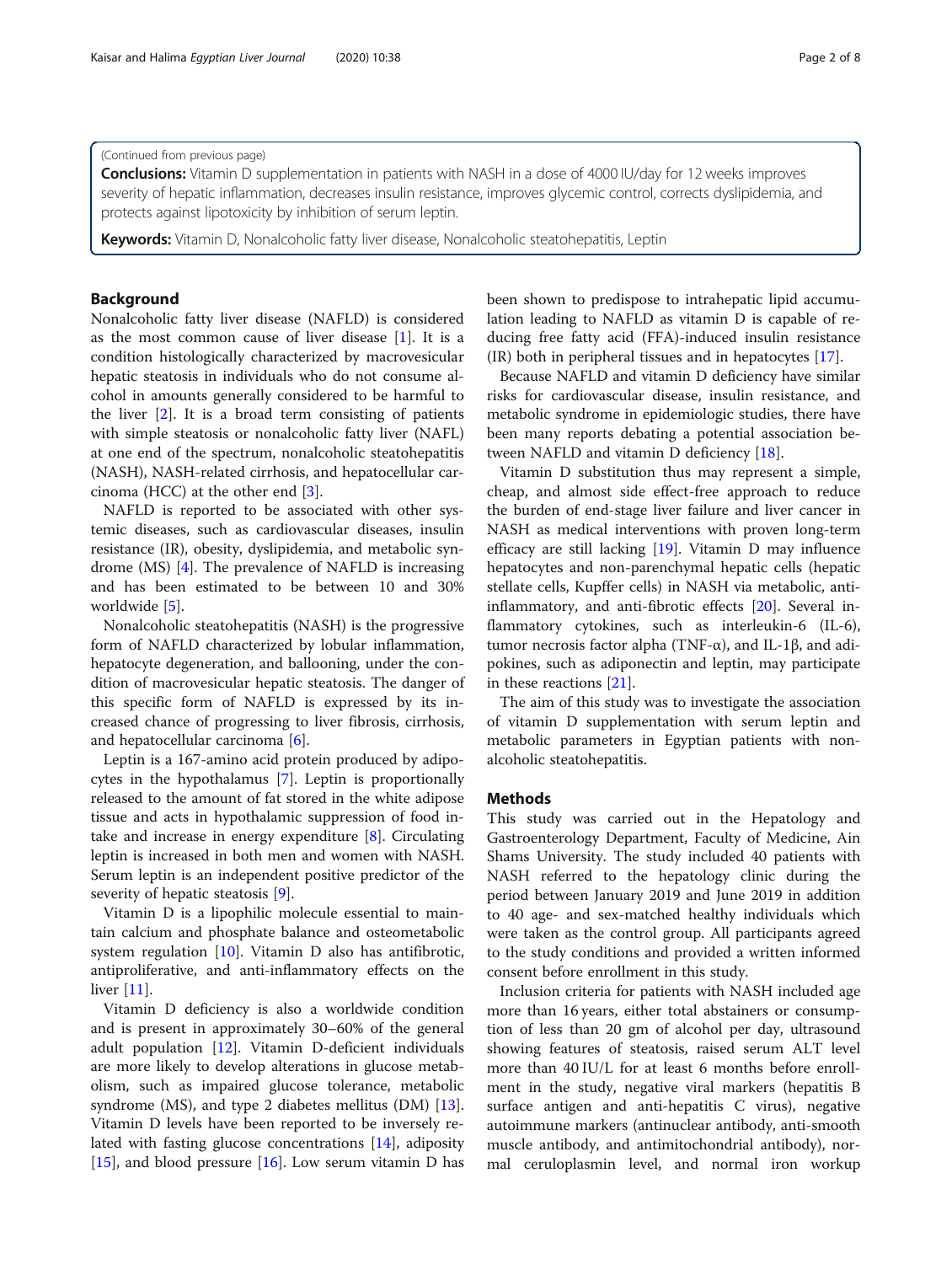(serum iron, total iron-binding capacity, ferritin, and transferrin saturation).

Exclusion criteria included pregnant females, patients with history of drug intake likely to cause NASH (e.g., corticosteroids, hormone replacement therapy, and nonsteroidal anti-inflammatory drugs (NSAIDs)), patients with history of gastric bypass or extensive small bowel resection, and those with clinical, laboratory, and imaging features of acute hepatitis or liver cirrhosis. Moreover, patients with renal, respiratory, or cardiac failure and those who took vitamin D supplementation within 3 months prior to enrollment were excluded from the study.

All individuals participating in the study were subjected to complete medical history, full clinical examination, measurement of body weight (kg), height (m), BMI (kg/m<sup>2</sup>), pelvi-abdominal U/S, complete blood count (CBC), liver function tests (AST, ALT, total bilirubin, alkaline phosphatase, gamma glutamyl transferase, albumin), hepatitis markers (HBsAg and HCVAb), fasting blood sugar (mg/dl), fasting insulin level (mU/L), serum glycated Hb (HbA1c) (%), serum creatinine (mg/ dl), complete lipid profile (cholesterol (mg/dl), triglycerides (mg/dl), LDL (mg/dl), and HDL (mg/dl), and homeostasis model assessment of insulin resistance (HOMA-IR) was calculated using the formula (fasting plasma insulin (mU/L)  $\times$  fasting plasma glucose (mmol/ L)/22.5) [\[21](#page-6-0)]; NAFLD fibrosis score was calculated using the formula  $(-1.675 + 0.037 \times \text{age (year)} + 0.094 \times \text{BMI}$  $(kg/m<sup>2</sup>) + 1.13 \times$  impaired fasting glucose (IFG)/diabetes (yes = 1, no = 0) + 0.99 × AST/ALT ratio − 0.013 × platelet  $(x 10^9/L) - 0.66 \times$  albumin (g/dL) [\[22](#page-6-0)], serum level of vitamin D (25-hydroxyvitamin D) (ng/mL), and serum level of leptin (ng/ml).

Vitamin D (25-hydroxyvitamin D) was measured by radioimmunoassay (vitamin D total, Roche Diagnostics, Mannheim, German) according to the manufacturer's instructions. An electrochemiluminescence binding assay was performed using Elecsys immunoassay analyzers, with measurement ranging from 3.00 to 70.0 ng/mL. Vitamin D status was defined based on the traditional classifications of "deficient" (< 20 ng/mL), "insufficient" (20–30 ng/mL), and "sufficient"  $(> 30 \text{ ng/mL})$  [[23\]](#page-6-0).

Quantitative determination of serum human leptin was performed using AssayMax Human Leptin ELISA Kit supplied by Assaypro LLC (Catalog No. EL2001-1). The AssayMax Human Leptin ELISA (Enzyme-Linked Immunosorbent Assay) kit was designed for detection of human leptin in plasma, serum, and cell culture samples. This assay employed a quantitative sandwich enzyme immunoassay technique. The reference value in normal weight/control subjects was 0.7–5.3 ng/ml in males and 3.3–18.3 ng/ml in females.

Patients with NASH were given vitamin  $D_3$  (cholecalciferol) supplements. The supplementation procedure for vitamin  $D_3$  was set at a 4000 IU per day with main meal for 12 weeks. To examine the possible toxicity and hypervitaminosis that might arise from taking vitamin D supplements, serum concentrations of calcium at study baseline and end will be quantified. All anthropometric measurements, imaging studies, and laboratory blood tests were repeated after the end of treatment.

### Statistical analysis

This is a prospective cohort study, where the researchers conceive and design the study, recruit subjects, and collect background data on all subjects before enrollment in the study. Data collection in this study was done using paper questionnaire and checklists in addition to physical examinations and observations during interviews with the subjects.

Data were collected, revised, coded, and entered into the statistical package for social science (IBM SPSS, version 20, Chicago, USA). Data was described as mean ± standard deviation for quantitative variables and as number and percentage for qualitative variables. The comparison between two independent groups with quantitative data and parametric distribution was carried out by using the independent  $t$  test. The probability of error  $(p)$  was expressed as follows:  $p$  value more than 0.05: nonsignificant,  $p$  value less than or equal to 0.05: significant, and  $p$  value less than 0.01: highly significant.

## Results

Forty patients with NASH were enrolled in this study in addition to forty age- and sex-matched healthy individuals which were taken as control. The NASH group included 21 (52.5%) men and 19 (47.5%) women while the control group included 24 (60%) men and 16 (40%) women. The mean age was  $35.2 \pm 7.0$  years in the NASH group and 34.3  $\pm$  8.2 years in the control group ( $p =$ 0.5899). The demographic and characteristic data are listed in Table [1.](#page-3-0) The mean weight and BMI were 106.3  $\pm$  15.6 kg and 35.7  $\pm$  5.7 kg/m<sup>2</sup> in the NASH group and 82.2  $\pm$  8.2 kg and 27.5  $\pm$  2.5 kg/m<sup>2</sup> in the control group respectively with a high statistically significant difference between both groups ( $p < 0.0001$ ).

Subjects in the NASH group had higher levels than the control group as regards the following parameters: mean value in the NASH group/control group, diastolic blood pressure  $(94.3 \pm 11.9/79.3 \pm 11.2 \text{ mmHg})$ , HbA1c  $(8.0 \pm 2.4/5.2 \pm 0.6\%)$ , fasting blood sugar  $(165.6 \pm 62.0/$ 101.7 ± 22.9 mg/dL), fasting insulin level (24.2 ± 3.0/17.0  $±$  2.3 μU/ml), HOMA-IR (1.8  $±$  0.7/0.8  $±$  0.2), ALT (78.2  $± 36.7/29.9 ± 8.3 U/L$ , AST (108.6  $± 85.6/25.5 ± 7.5 U/C$ L), NAFLD fibrosis score (− 0.78 ± 0.9/− 3.0 ± 1.6), total cholesterol  $(233.0 \pm 40.9/201.9 \pm 41.53 \text{ mg/dL})$ , LDL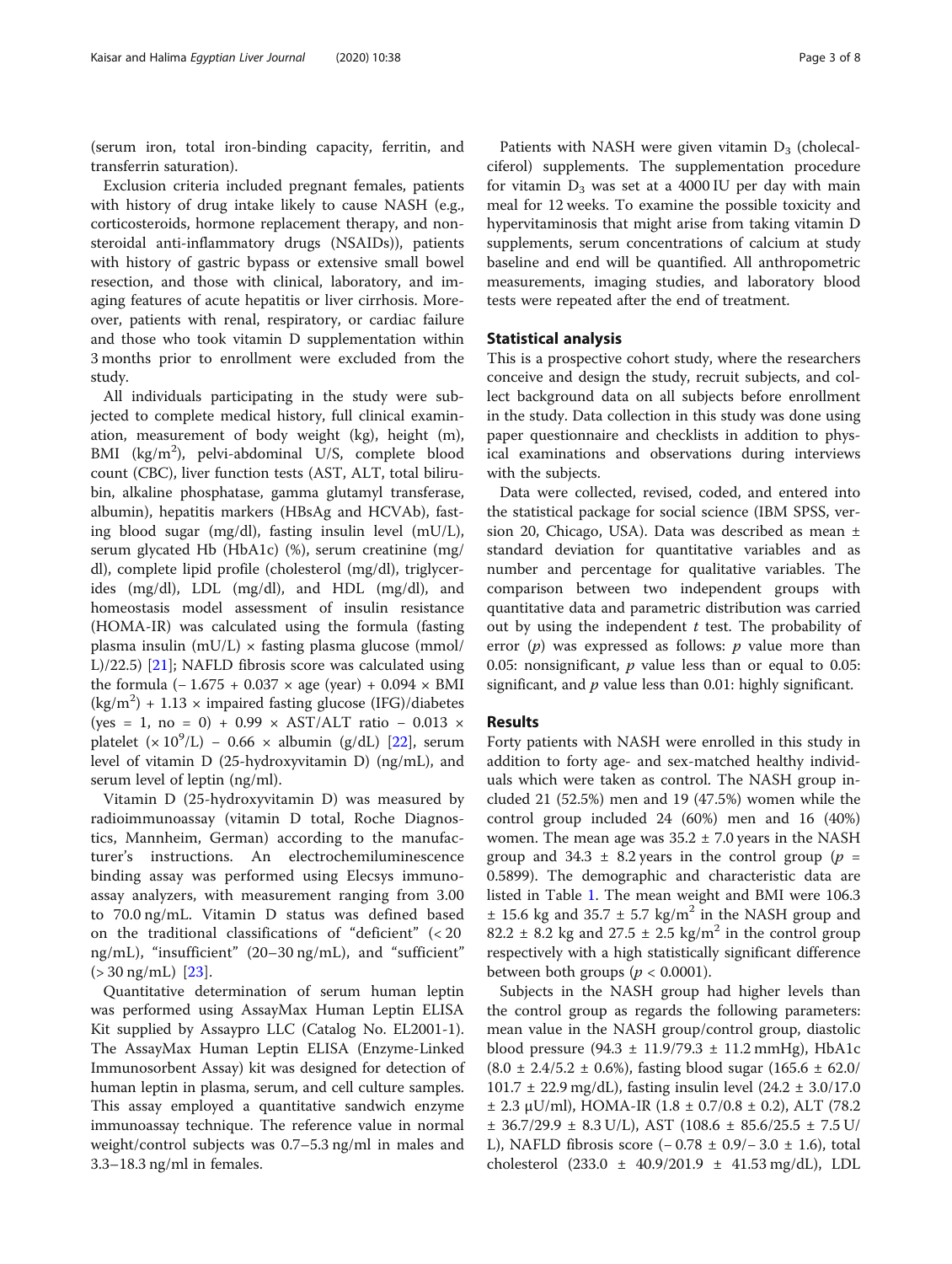<span id="page-3-0"></span>

| <b>Table 1</b> Demographic, laboratory, and metabolic parameters of patients with the NASH and control groups |  |  |  |  |
|---------------------------------------------------------------------------------------------------------------|--|--|--|--|
|---------------------------------------------------------------------------------------------------------------|--|--|--|--|

| Characteristics                                | <b>NASH</b>       | Control           | $t$ value | $p$ value | Significance |
|------------------------------------------------|-------------------|-------------------|-----------|-----------|--------------|
| Age (years)                                    | $35.2 \pm 7.0$    | $34.3 \pm 8.2$    | 0.5412    | 0.5899    | <b>NS</b>    |
| Male                                           | 21 (52.5%)        | 24 (60%)          |           |           |              |
| Female                                         | 19 (47.5%)        | 16 (40%)          |           |           |              |
| Weight (kg)                                    | $106.3 \pm 15.6$  | $82.2 \pm 8.2$    | 8.6455    | < 0.0001  | HS           |
| Height (meter)                                 | $1.7 \pm 0.08$    | $1.7 \pm 0.1$     | 0.0156    | 0.9876    | <b>NS</b>    |
| BMI ( $kg/m2$ )                                | $35.7 \pm 5.7$    | $27.5 \pm 2.5$    | 8.3947    | < 0.0001  | <b>HS</b>    |
| DBP (mmHg)                                     | $94.3 \pm 11.9$   | $79.3 \pm 11.2$   | 5.8312    | < 0.0001  | HS           |
| Hepatomegaly                                   | 20 (50%)          | 2(5%)             |           |           |              |
| HbA1c (%)                                      | $8.0 \pm 2.4$     | $5.2 \pm 0.6$     | 7.2677    | < 0.0001  | <b>HS</b>    |
| Hemoglobin (gm/dL)                             | $13.5 \pm 1.5$    | $13.2 \pm 1.3$    | 0.8487    | 0.3986    | <b>NS</b>    |
| Platelet ( $\times$ 10 <sup>3</sup> / $\mu$ L) | $288.5 \pm 114.9$ | $322.1 \pm 118.7$ | 1.2836    | 0.2031    | <b>NS</b>    |
| FBS (mg/dL)                                    | $165.6 \pm 62.0$  | $101.7 \pm 22.9$  | 6.1141    | < 0.0001  | <b>HS</b>    |
| Fasting insulin $(\mu U/ml)$                   | $24.2 \pm 3.0$    | $17.0 \pm 2.3$    | 12.1379   | < 0.0001  | <b>HS</b>    |
| <b>HOMA-IR</b>                                 | $1.8 \pm 0.7$     | $0.8 \pm 0.2$     | 8.8731    | < 0.0001  | <b>HS</b>    |
| Creatinine (mg/dL)                             | $0.9 \pm 0.2$     | $0.9 \pm 0.3$     | 2.6252    | 0.8252    | <b>NS</b>    |
| ALT (U/L)                                      | $78.2 \pm 36.7$   | $29.9 \pm 8.3$    | 8.1260    | < 0.0001  | <b>HS</b>    |
| AST (U/L)                                      | $108.6 \pm 85.6$  | $25.5 \pm 7.5$    | 6.1183    | < 0.0001  | HS           |
| Albumin (gm/dL)                                | $3.8 \pm 0.8$     | $4.6 \pm 0.6$     | 4.7217    | < 0.0001  | <b>HS</b>    |
| <b>NAFLD fibrosis score</b>                    | $-0.78 \pm 0.9$   | $-3.0 \pm 1.6$    | 7.8602    | < 0.0001  | HS           |
| TCHOL (mg/dL)                                  | $233.0 \pm 40.9$  | $201.9 \pm 41.53$ | 3.3796    | 0.0011    | <b>HS</b>    |
| LDL (mg/dL)                                    | $117.5 \pm 41.6$  | $95.35 \pm 31.1$  | 2.7022    | 0.0084    | <b>HS</b>    |
| HDL (mg/dL)                                    | $48.5 \pm 7.59$   | $64.58 \pm 8.2$   | 9.1398    | < 0.0001  | HS           |
| Triglycerides (mg/dL)                          | $229.7 \pm 62.1$  | $142.9 \pm 36.3$  | 7.6224    | < 0.0001  | <b>HS</b>    |
| ALP (mg/dL)                                    | $70.4 \pm 7.3$    | $58.2 \pm 6.9$    | 7.6925    | < 0.0001  | <b>HS</b>    |
| GGT (U/L)                                      | $43.3 \pm 24.5$   | $25.1 \pm 7.1$    | 4.5140    | < 0.0001  | HS           |
| Total bilirubin (mg/dL)                        | $1.1 \pm 0.4$     | $1.1 \pm 1.1$     | 0.2240    | 0.8234    | <b>NS</b>    |
| Vitamin D (ng/ml)                              | $15.6 \pm 6.6$    | $21.0 \pm 6.5$    | 3.7323    | 0.0004    | <b>HS</b>    |
| Leptin (ng/ml)                                 | $35.9 \pm 28.4$   | $10.1 \pm 1.8$    | 5.7407    | < 0.0001  | <b>HS</b>    |

 $(117.5 \pm 41.6/95.35 \pm 31.1 \text{ mg/dL})$ , triglycerides  $(229.7 \pm 1.1)$ 62.1/142.9  $\pm$  36.3 mg/dL), alkaline phosphates (70.4  $\pm$  $7.3/58.2 \pm 6.9$  mg/dL), and gamma glutamyl transferase (43.3  $\pm$  24.5/25.1  $\pm$  7.1 U/L) with significant statistical difference between both groups ( $p < 0.0001$ ).

Twenty patients (50%) in the NASH group had hepatomegaly by abdominal ultrasonography in comparison to two subjects (5%) in the control group. There was no significant difference between the two groups regarding serum hemoglobin concentration, platelet count, serum creatinine, and total bilirubin.

Serum albumin level and HDL were significantly higher  $(p < 0.0001)$  in the control group  $(4.6 \pm 0.6 \text{ gm/dL}, 64.58)$ ± 8.2 mg/dL respectively) than in patients with NASH (3.8  $\pm$  0.8 gm/dL, 48.5  $\pm$  7.59 mg/dL respectively).

There was a statistically significant difference ( $p <$ 0.0001) between both groups as regards serum level of vitamin D and serum leptin. Patients with NASH had lower serum vitamin D level  $(15.6 \pm 6.6 \text{ ng/ml})$  and higher serum leptin level  $(35.9 \pm 28.4 \text{ ng/ml})$  than the control group where the mean values of vitamin D and serum leptin were  $21.0 \pm 6.5$  ng/ml and  $10.1 \pm 1.8$  ng/ml respectively.

All patients with NASH were given vitamin  $D_3$  supplements as tablets. Each tablet contained 1000 IU vitamin  $D_3$  (cholecalciferol). Every patient took 4 tablets (4000) IU) every day with main meal for 12 weeks. All demographic, laboratory, and clinical characteristics of the patients were measured again at the end of the 12th week of treatment and were represented in Table [2](#page-4-0).

Following NASH treatment with vitamin  $D_3$  supplements, there was a statistically significant ( $p < 0.05$ ) reduction in HbA1c (6.8  $\pm$  1.3%), fasting blood sugar (136.1  $\pm$ 32.7 mg/dL), fasting insulin level (22.9  $\pm$  1.8  $\mu$ U/ml), HOMA-IR  $(1.4 \pm 0.4)$ , ALT  $(55.3 \pm 21.3 \text{ U/L})$ , AST  $(73.1)$  $\pm$  54.2 U/L), triglycerides (203.6  $\pm$  49.8 mg/dL), alkaline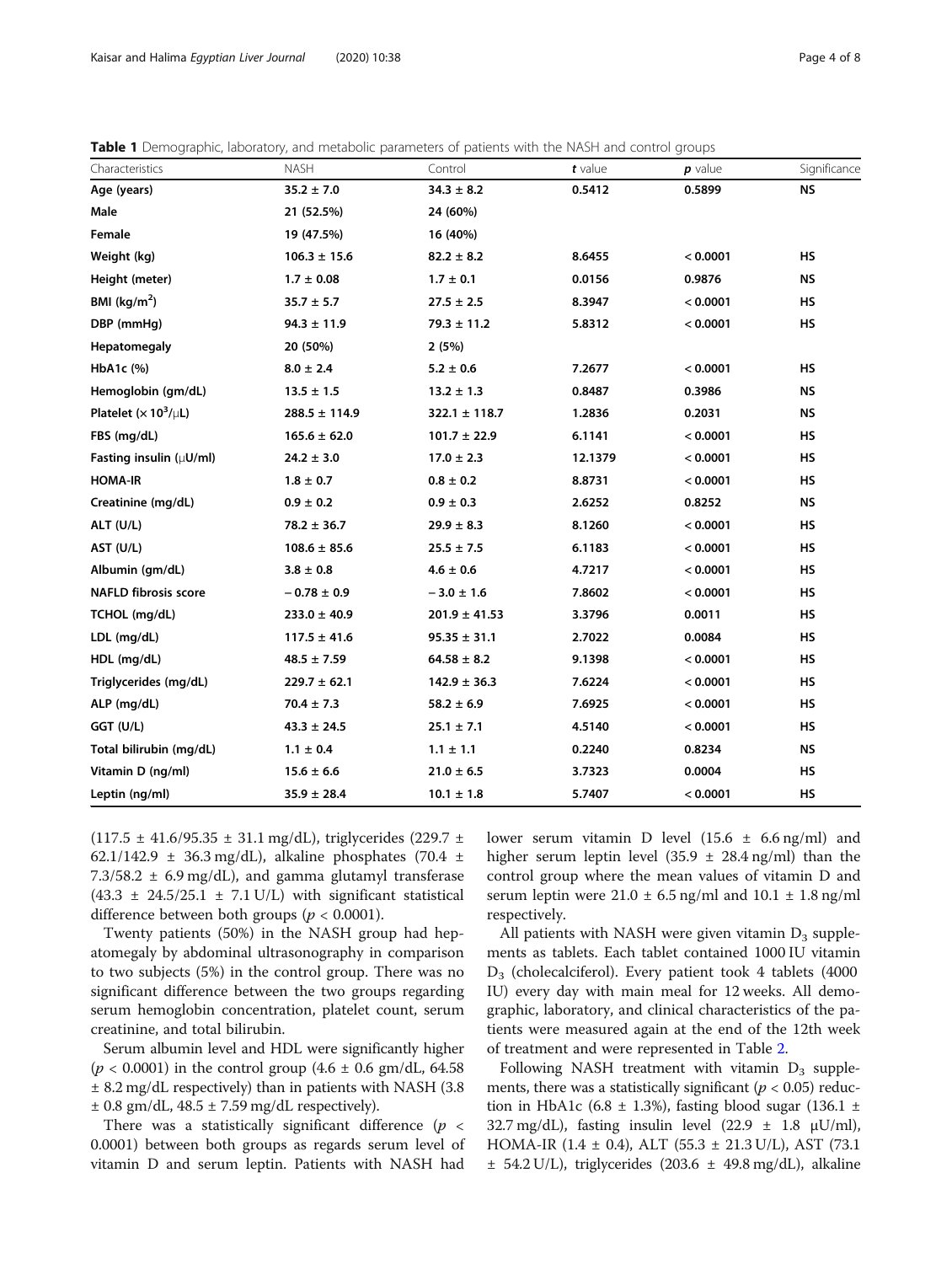| Characteristics                                | Before treatment  | After treatment  | t value | $p$ value | Significance |  |
|------------------------------------------------|-------------------|------------------|---------|-----------|--------------|--|
| Weight (kg)                                    | $106.3 \pm 15.6$  | $106.0 \pm 15.9$ | 0.0924  | 0.9266    | <b>NS</b>    |  |
| BMI $(kq/m2)$                                  | $35.7 \pm 5.7$    | $35.6 \pm 5.7$   | 0.0901  | 0.9284    | <b>NS</b>    |  |
| DBP (mmHg)                                     | $94.3 \pm 11.9$   | $91.5 \pm 11.5$  | 1.0553  | 0.2946    | <b>NS</b>    |  |
| HbA1c (%)                                      | $8.0 \pm 2.4$     | $6.8 \pm 1.3$    | 2.8558  | 0.0055    | S.           |  |
| Hemoglobin (gm/dL)                             | $13.5 \pm 1.5$    | $13.3 \pm 1.2$   | 0.6176  | 0.5386    | <b>NS</b>    |  |
| Platelet ( $\times$ 10 <sup>3</sup> / $\mu$ L) | $288.5 \pm 114.9$ | $285.2 \pm 98.3$ | 0.1412  | 0.8881    | <b>NS</b>    |  |
| FBS (mg/dL)                                    | $165.6 \pm 62.0$  | $136.1 \pm 32.7$ | 2.6637  | 0.0094    | s            |  |
| Fasting insulin $(\mu U/ml)$                   | $24.2 \pm 3.0$    | $22.9 \pm 1.8$   | 2.3090  | 0.0236    | S            |  |
| <b>HOMA-IR</b>                                 | $1.8 \pm 0.7$     | $1.4 \pm 0.4$    | 3.1134  | 0.0026    | S            |  |
| Creatinine (mg/dL)                             | $0.9 \pm 0.2$     | $0.9 \pm 0.3$    | 0.2439  | 0.8080    | <b>NS</b>    |  |
| ALT (U/L)                                      | $78.2 \pm 36.7$   | $55.3 \pm 21.3$  | 3.4135  | 0.0010    | S            |  |
| AST (U/L)                                      | $108.6 \pm 85.6$  | $73.1 \pm 54.2$  | 2.2143  | 0.0297    | S            |  |
| Albumin (qm/dL)                                | $3.8 \pm 0.8$     | $4.2 \pm 0.7$    | 2.2273  | 0.0288    | s            |  |
| <b>NAFLD fibrosis score</b>                    | $-0.78 \pm 0.9$   | $-0.9 \pm 1.1$   | 0.9934  | 0.3236    | <b>NS</b>    |  |
| TCHOL (mg/dL)                                  | $233.0 \pm 40.9$  | $226.5 \pm 38.2$ | 0.7431  | 0.4596    | <b>NS</b>    |  |
| LDL (mg/dL)                                    | $117.5 \pm 41.6$  | $129.8 \pm 34.7$ | 1.4286  | 0.1571    | <b>NS</b>    |  |
| $HDL$ (mg/dL)                                  | $48.5 \pm 7.59$   | $48.1 \pm 8.1$   | 0.1858  | 0.8531    | <b>NS</b>    |  |
| Triglycerides (mg/dL)                          | $229.7 \pm 62.1$  | $203.6 \pm 49.8$ | 2.0728  | 0.0415    | S            |  |
| ALP (mg/dL)                                    | $70.4 \pm 7.3$    | $63.7 \pm 7.9$   | 3.9422  | 0.0002    | s            |  |
| GGT (U/L)                                      | $43.3 \pm 24.5$   | $35.1 \pm 8.7$   | 2.0069  | 0.0482    | S            |  |
| Total bilirubin (mg/dL)                        | $1.1 \pm 0.4$     | $1.1 \pm 0.1$    | 0.2267  | 0.8212    | <b>NS</b>    |  |
| Vitamin D (ng/ml)                              | $15.6 \pm 6.6$    | $33.0 \pm 7.6$   | 11.0335 | < 0.0001  | s            |  |
| Leptin (ng/ml)                                 | $35.9 \pm 28.4$   | $23.5 \pm 12.9$  | 2.5129  | 0.0140    | s            |  |

<span id="page-4-0"></span>Table 2 Association of vitamin D supplementation with different demographic, laboratory, and metabolic parameters of patients with NASH

phosphatase (63.7  $\pm$  7.9 mg/dL), and gamma glutamyl transferase  $(35.1 \pm 8.7 \text{ U/L})$  and a statistically significant ( $p < 0.05$ ) increase in serum albumin level  $(4.2 \pm 0.7 \text{ gm/dL}).$ 

No significant changes were noted before and after vitamin  $D_3$  treatment regarding mean body weight, BMI, diastolic blood pressure, hemoglobin concentration, platelet count, serum creatinine, NAFLD fibrosis score, serum cholesterol, LDL, HDL, and total bilirubin.

There was a statistically significant increase  $(p \lt p)$ 0.0001) in serum vitamin  $D_3$  level after treatment (33.0)  $\pm$  7.6 ng/ml) than before treatment (15.6  $\pm$  6.6 ng/ml). Moreover, serum leptin level decreased significantly ( $p =$ 0.0140) in patients with NASH following treatment with vitamin  $D_3$  with mean value of 23.5  $\pm$  12.9 ng/ml compared to  $35.9 \pm 28.4$  ng/ml before treatment.

## **Discussion**

Non-alcoholic fatty liver disease (NAFLD) comprises a whole spectrum of diseases, including simple steatosis and steatohepatitis (NASH) which can progress to liver fibrosis, cirrhosis, and hepatocellular carcinoma. NAFLD is highly associated with obesity, insulin resistance, and metabolic syndrome, and it is estimated to affect about 20–40% of the general population in developed countries [\[24\]](#page-7-0).

Vitamin D has long been regarded as a regulatory factor for phospho-calcium metabolism and bone homeostasis. However, many studies have shown more properties, namely immunomodulatory role [\[25\]](#page-7-0), involvement in cellular differentiation and proliferation [[26\]](#page-7-0), hormone secretion [[27\]](#page-7-0), and anti-inflammatory and antifibrotic effects [\[28\]](#page-7-0). All these roles support the importance of maintaining optimal vitamin D levels.

Vitamin D deficiency constitutes a largely unrecognized epidemic in many populations worldwide and has been reported in all age groups including healthy children, young adults, middle-aged, and elderly adults [[29](#page-7-0)].

In this study, we measured different demographic, laboratory, and metabolic parameters in forty patients with NASH and compared them with those of age- and sex-matched forty healthy individuals as the control group. Then, vitamin D (4000 IU/day) was given to the NASH group for 12 weeks. All demographic, laboratory, and metabolic parameters including serum leptin level were repeated after the end of treatment. Then, we demonstrated the association of vitamin D supplementation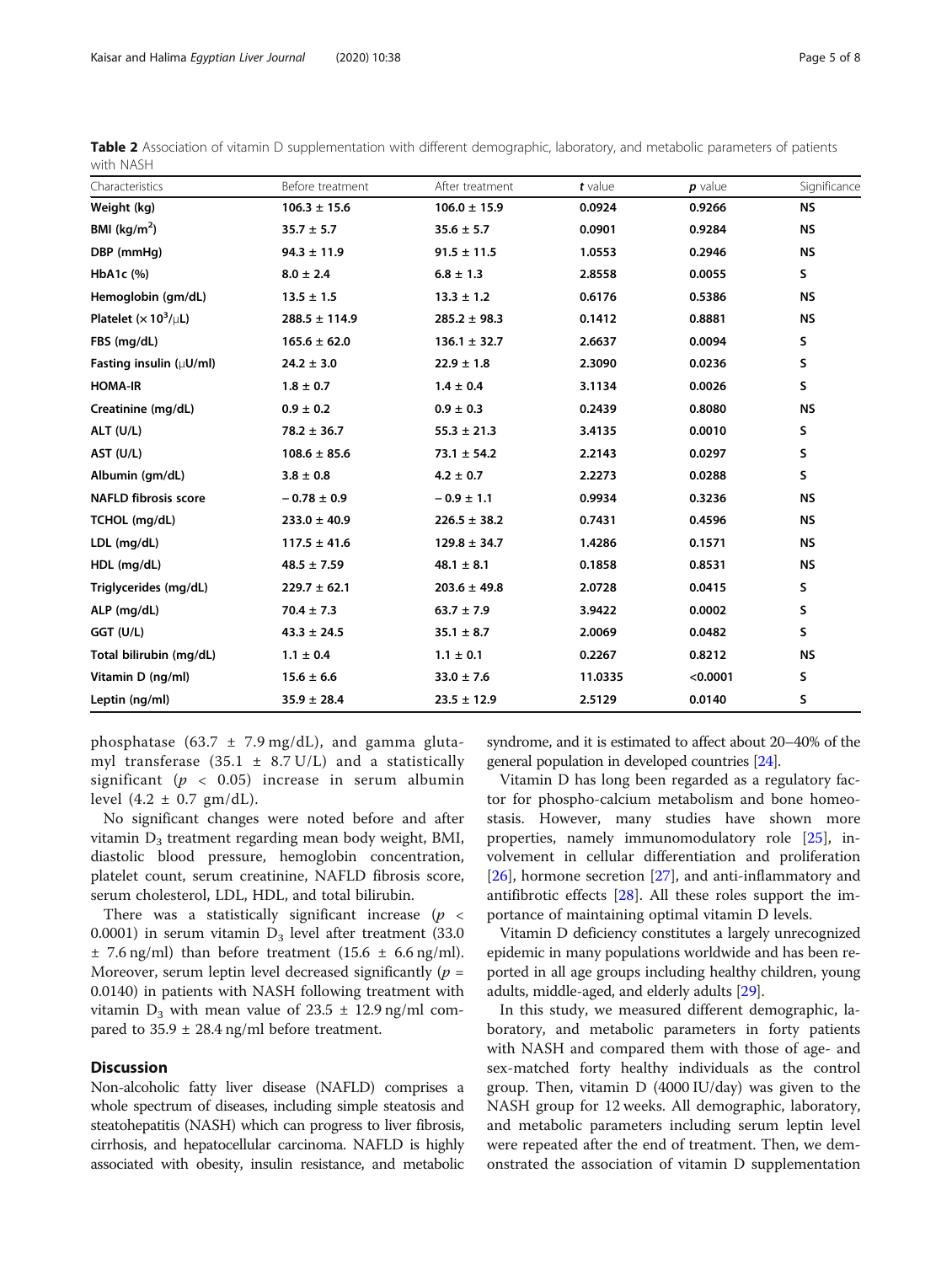with serum leptin and metabolic parameters in patients with NASH.

In this study, we found that patients with NASH had higher body weight and BMI than the control. Many former studies concluded that obesity is a condition most often associated with NASH as 69 to 100% of patients with NASH were also obese. Obesity is associated with increased FFA delivery to the liver, increased FFA synthesis within the liver, insufficient beta-oxidation of FFA, and insufficient very low-density lipoprotein synthesis or secretion [\[30](#page-7-0)].

This study concluded that insulin resistance and dyslipidemia were more common in NASH with higher levels of HbA1c, fasting blood glucose, fasting insulin level, HOMA-IR, cholesterol, LDL, and lower levels of HDL compared to the control. Insulin resistance is associated with various metabolic abnormalities especially hyperglycemia, hypertriglyceridemia, low HDL cholesterol, and high levels of LDL leading to the concept of "metabolic syndrome" [[30\]](#page-7-0). When resistance to antilipolytic action of insulin is present, fatty acids are mobilized more rapidly from visceral (central) than from subcutaneous (peripheral) fat and drained directly to the liver via the portal vein. Excessive intracellular concentrations of fatty acids may be toxic and lead to oxidative stress and thus contribute to NASH [[31\]](#page-7-0).

In this study, patients with NASH have significantly low vitamin D levels. This agrees with previous studies that noted high prevalence of hypovitaminosis D in patients with NAFLD  $[19]$  $[19]$ . This may be explained by the increased amount of adipose tissue in which the vitamin D is distributed in obese patients with NASH; this will decrease the circulating serum of vitamin D level [\[32](#page-7-0)]. Another explanation could be related to sedentary lifestyle, poor micro-nutrient nutrition, and lack of exposure to sunlight [[33\]](#page-7-0). Moreover, in view of the bile acid-dependent uptake of vitamin D, it is reasonable to expect an association between vitamin D status and both cholestatic and noncholestatic chronic liver diseases [[19\]](#page-6-0).

The study noted that serum leptin levels were raised in both men and women with NASH compared with age- and sex-matched controls. Several factors could contribute to increased serum leptin levels in NASH. Hyperleptinemia occurs in inflammatory disorders and has been attributed to cytokines such as tumor necrosis factor-α (TNF-α), which is also increased in NASH as TNF-α gene is overexpressed in adipose tissue of obese NASH subjects. Chronic hyperinsulinemia, which is especially relevant in the setting of NASH, is associated with persistent hyperleptinemia. Moreover, leptin also correlates with serum c-peptide. In patients with NASH, c-peptide is not significantly cleared by the liver [[9](#page-6-0)].

Following vitamin D supplementation in a dose of 4000 IU/day for 12 weeks, there was significant improvement of NASH. There was significant decrease in ALT, AST, ALP, GGT, and NAFLD fibrosis score. Previous studies noticed significant improvement in serum levels of ALT in NASH patients who took standard medical treatment (SMT) together with vitamin D when compared with others who took SMT alone [\[20](#page-6-0)]. Vitamin D was effective in liver enzyme reduction in another study [[34\]](#page-7-0). Vitamin D-mediated improvement in insulin secretion results in decreased adipose tissue inflammation with decreased hepatic inflammation and fibrosis via the regulation of the vitamin D receptor and several cytokines such as interleukin 6, TNF-α, and adiponectin [[18\]](#page-6-0). New evidence revealed that vitamin D can prevent hepatic stellate cell (HSC) activation which increases cellular transformation and proliferation [[35\]](#page-7-0).

In this study, vitamin D treatment significantly decreased insulin resistance in NASH patients. Values of fasting blood sugar, fasting insulin level, and HOMA-IR were significantly decreased after treatment. Vitamin D, through its effect on peroxisome proliferator-activated receptor, can modulate FFA metabolism and reduce FFA-induced insulin resistance in bloodstream [\[34](#page-7-0)]. Other studies reported significant reduction in FBS, insulin, and HOMA-IR following vitamin D supplementa-tion in NASH [\[36](#page-7-0)]. The decreased production of TNF- $\alpha$ and increasing adiponectin during therapy with vitamin D is expected to improve the underlying IR in patients with NASH [[19\]](#page-6-0).

Serum triglycerides (TGs) decreased after treatment with vitamin D while there were no significant change in levels of cholesterol, LDL, and HDL. Foroughi et al. [[37](#page-7-0)] assessed vitamin D effect on TGs in patients with NASH. They stated that, after 10 weeks of vitamin D treatment (50,000 IU/week), a significant decrease in serum TGs was seen when compared with baseline values. Hariri and Zohdi [\[36](#page-7-0)] also found that vitamin D supplementation might improve lipid profile and inflammatory mediators (like C-reactive protein) in NASH patients when compared with placebo.

One of the main physiological roles of leptin is to prevent lipid accumulation in nonadipose sites, such as the myocardium, skeletal muscle, pancreas, and liver, a concept referred to as "lipotoxicity" [\[38\]](#page-7-0). In this study, treatment with vitamin D has led to significant decrease in serum leptin level. This agreed with previous studies which confirmed that vitamin D level was negatively correlated with leptin in patients with NASH [[39](#page-7-0)]. Other studies also reported vitamin D-mediated inhibition of serum leptin [[40](#page-7-0)].

## Conclusion

Vitamin D deficiency is highly prevalent among NASH patients, and this deficiency is related to the degree of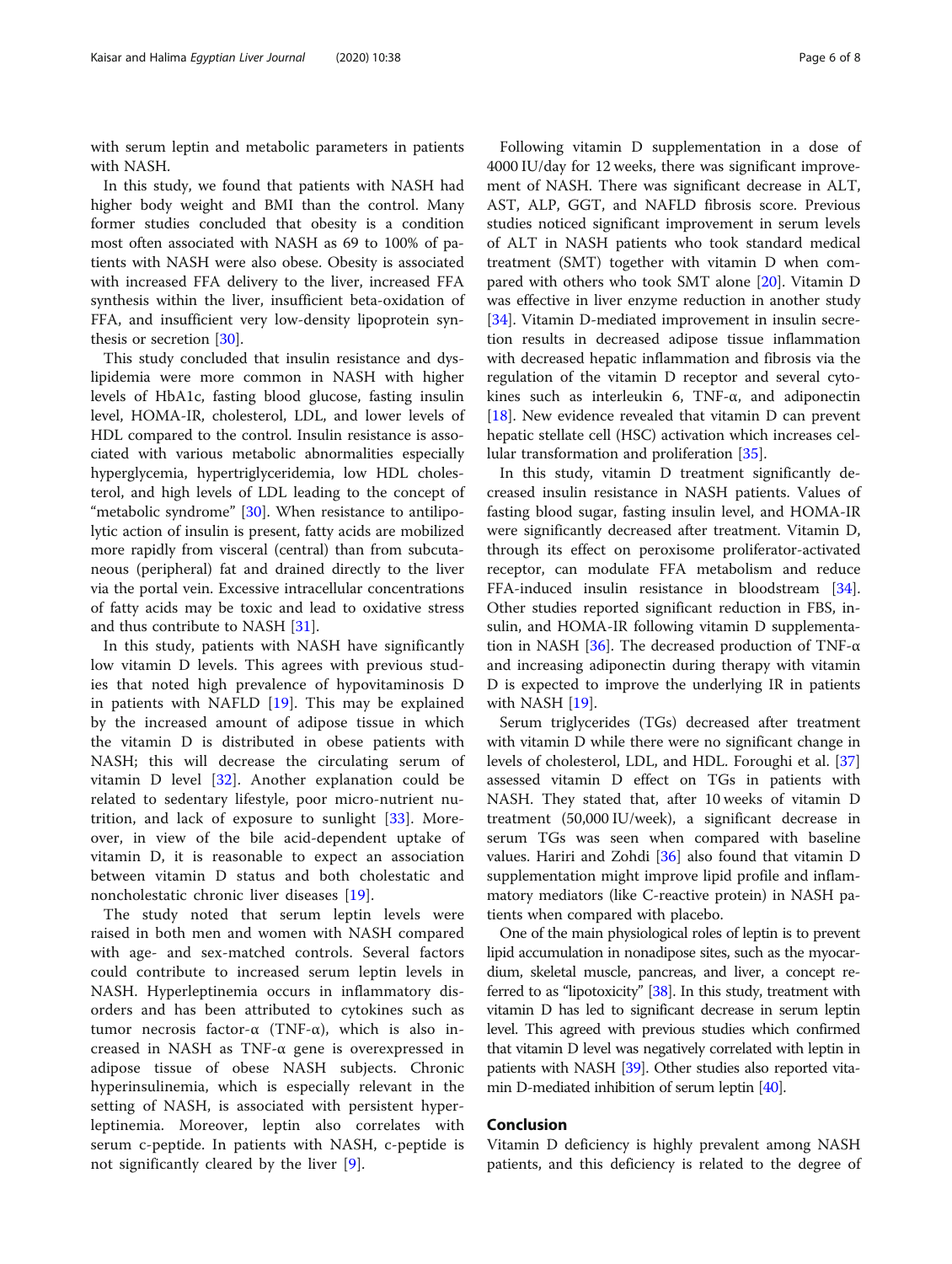## <span id="page-6-0"></span>Recommendation

Our findings regarding the relationship between vitamin D deficiency and NASH suggest that taking vitamin D supplements should be a therapeutic option for patients with NASH. Additional studies are recommended to determine the association of variable doses and duration of vitamin D treatment with histopathological, laboratory, and clinical aspects in patients with NASH.

#### Abbreviations

NAFLD: Non-alcoholic steatohepatitis; NASH: Non-alcoholic steatohepatitis; MS: Metabolic syndrome; BMI: Body mass index; DBP: Diastolic blood pressure; FBS: Fasting blood sugar; HOMA-IR: Homeostasis model assessment of insulin resistance; ALT: Alanine transferase; AST: Aspartate transferase; LDL: Low-density lipoprotein; HDL: High-density lipoprotein; TCHOL: Total cholesterol; ALP: Alkaline phosphatase; GGT: Gamma glutamyl transferase; TNF-α: Tumor necrosis factor-α; TGs: Triglycerides

#### Acknowledgements

The authors express their gratitude to all members of the Hepatology and Gastroenterology Department, Faculty of Medicine, Ain Shams University, for their valuable participation.

#### Authors' contributions

AS Abohalima has made substantial contribution to the conception and design in this study by collecting, revising, and coding the data. He shared in writing the manuscript. HH Kaisar has made substantial contribution to the analysis and interpretation in this study. He revised and drafted the work. He performed the statistical analysis of the data and shared in writing the manuscript. All authors have read and approved the submitted version of manuscript. Each author agreed to be personally accountable for his own contributions and ensured that questions related to the accuracy or integrity of any part of the work are appropriately investigated and resolved.

#### Funding

The study was funded by the authors.

#### Availability of data and materials

The datasets used and analyzed during the current study are available from the corresponding author on reasonable request.

#### Ethics approval and consent to participate

All procedures performed in this study were in accordance with the ethical standards of Ain Shams University research committee and with the 1964 Helsinki declaration and its later amendments. Ethics committee's reference number 000017585. An informed written consent was obtained from all participants included in this study.

#### Consent for publication

Not applicable

#### Competing interests

The authors declare that they have no competing interests in this section

### Received: 7 May 2020 Accepted: 28 July 2020 Published online: 05 August 2020

#### References

1. Sattar N, Forrest E, Preiss D (2014) Non-alcoholic fatty liver disease. BMJ (Clin Res Ed) 349:g4596

- 2. Sanyal AJ (2002) AGA technical review on nonalcoholic fatty liver disease. Gastroenterology 123:1705–1725
- 3. Duseja A, Singh SP, Saraswat VA et al (2015) Non-alcoholic fatty liver disease and metabolic syndrome-position paper of the Indian National Association for the study of the liver, Endocrine Society of India, Indian College of Cardiology and Indian Society of gastroenterology. J Clin Exp Hepatol 5:51–68
- 4. Torres DM, Harrison SA (2008) Diagnosis and therapy of nonalcoholic steatohepatitis. Gastroenterology 134:1682–1698
- 5. Bellentani S (2017) The epidemiology of non-alcoholic fatty liver disease. Liver Int 37(Suppl 1):81–84
- 6. Chalasani N, Younossi Z, Lavine JE, Diehl AM, Brunt EM, Cusi K, Charlton M, Sanyal AJ (2012) The diagnosis and management of nonalcoholic fatty liver disease: practice guideline by the American Gastroenterological Association, American Association for the Study of Liver Diseases, and American College of Gastroenterology. Gastroenterology 142(7):1592–1609
- 7. Roubos EW, Dahmen M, Kozicz T et al (2012) Leptin and the hypothalamopituitary-adrenal stress axis. Gen Comp Endocrino 177(1):28–36
- 8. Belgardt BF, Brüning JC (2010) CNS leptin and insulin action in the control of energy homeostasis. Ann N Y Acad Sci 1212:97–113
- 9. Shivakumar Chitturi, Geoffrey Farrell, Linda Frost, Adamandia Kriketos, Rita Lin, Christopher Liddle, Dev Samarasinghe and Jacob George (2002) Serum leptin in NASH correlates with hepatic steatosis but not fibrosis: a manifestation of lipotoxicity? Hepatology; August Vol. 36, No. 2:403-408
- 10. Bruyere O, Malaise O, Neuprez A et al (2007) Prevalence of vitamin D inadequacy in European postmenopausal women. Curr Med Res Opin 23: 1939–1944
- 11. Abramovitch S, Dahan-Bachar L, Sharvit E, Weisman Y, Ben Tov A, Brazowski E et al (2011) Vitamin D inhibits proliferation and profibrotic marker expression in hepatic stellate cells and decreases thioacetamide-induced liver fibrosis in rats. Gut 60:1728–1737
- 12. Gagnon C, Lu ZX, Magliano DJ et al (2012) Low serum 25-hydroxyvitamin D is associated with increased risk of the development of the metabolic syndrome at five years: results from a national, population-based prospective study (the Australian diabetes, obesity and lifestyle study: AusDiab). J Clin Endocrinol Metab 97:1953–1961
- 13. Pittas AG, Lau J, Hu FB et al. (2007) The role of vitamin D and calcium in type 2 diabetes. A systematic review and meta-analysis. J Clin Endocrinol Metab.; 92: 2017–2029.
- 14. Scragg R, Sowers M, Bell C (2004) Serum 25-hydroxyvitamin D, diabetes, and ethnicity in the third National Health and nutrition examination survey. Diabetes Care 27:2813–2818
- 15. Parikh SJ, Edelman M, Uwaifo GI, Freedman RJ, Semega-Janneh M, Reynolds J, Yanovski JA (2004) The relationship between obesity and serum 1,25 dihydroxy vitamin D concentrations in healthy adults. J Clin Endocrinol Metab 89:1196–1199
- 16. Snijder MB, van Dam RM, Visser M, Deeg DJ, Dekker JM, Bouter LM, Seidell JC, Lips P (2005) Adiposity in relation to vitamin D status and parathyroid hormone levels: a population-based study in older men and women. J Clin Endocrinol Metab 90:4119–4123
- 17. Zhou QG, Hou FF, Guo ZJ et al (2008) 1,25-Dihydroxyvitamin D improved the free fatty-acid-induced insulin resistance in cultured C2C12 cells. Diabetes Metab Res Rev 24:459–464
- 18. Eliades M, Spyrou E (2015) Vitamin D: a new player in non-alcoholic fatty liver disease? World J Gastroenterol 21(6):1718–1727
- 19. Sakpal M, Satsangi S, Mehta M, Duseja A, Bhadada S, Das A, Dhiman RK, Chawla YK. (2017) Vitamin D supplementation in patients with nonalcoholic fatty liver disease: a randomized controlled trial. J Gastroenterol Hepatol, 1; 62–67.
- 20. Kwok RM, Torres DM, Harrison SA (2013) Vitamin D and nonalcoholic fatty liver disease (NAFLD): is it more than just an association? Hepatology 58: 1166–1174
- 21. Matthews DR, Hosker JP, Rudenski AS et al (1985) Homeostasis model assessment: insulin resistance and beta-cell function from fasting plasma glucose and insulin concentrations in man. Diabetologia 28: 412–419
- 22. Angulo P, Hui JM, Marchesini G et al (2007) The NAFLD fibrosis score: a noninvasive system that identifies liver fibrosis in patients with NAFLD. Hepatology 45:846–854
- 23. Holick MF (2009) Vitamin D status: measurement, interpretation, and clinical application. Ann Epidemiol 19:73–78